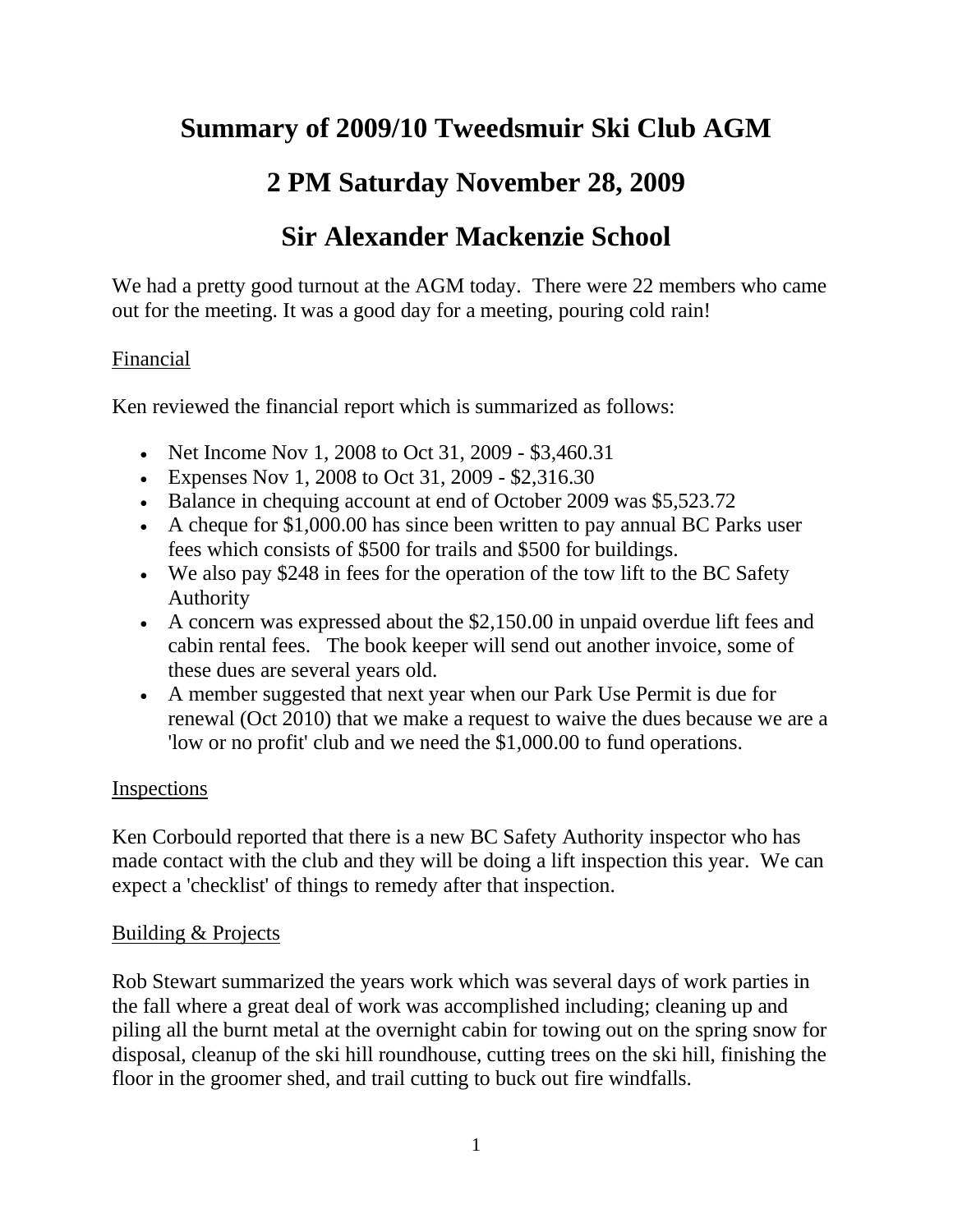Early in the fall we learned the Quesnel Snowmobile Club may have a cabin that they no longer use and are considering donating it to our club. Rob called the president of the Quesnel club for more details. It is a 20'x30' log building with 8 logs high. It has a purlin roof system with 2x10's and shingles. It is near a road and could be loaded on a picker logging truck. It was discussed and all seemed in favour of Rob pursuing the option of acquiring it at no cost except for the moving. Rob will make further contact and report back to the membership with details. If we can get it, ideally we should get it trucked to East Branch this winter so we can tow the logs in with the groomer and then be in a position to build in the late summer and fall of 2010. All the members present agreed this seems to be our best option for a replacement cabin right now.

Rob is willing to manage the logistics of the overall project to get a new overnight cabin, but tons of help from volunteers to do work and potentially raise funds is needed.

#### XC Operations

An avid XC skier named "Tweeds" has started a new blog called [tweedsmuirski.blogspot.com](http://tweedsmuirski.blogspot.com/) to keep XC skiers informed of conditions. It's very helpful for up to date conditions.

Duane said that XC operations have gotten off to a great start. A lot of hard grooming work has been done by Duane, Lyle and Chris. They have an incredible 17 km of trails groomed (Old Highway Trail, Woods Trail and new Pederson Trail) already! Duane described the new 'Pederson Trail' (see the [Tweedmuir Ski Blog f](http://2.bp.blogspot.com/_VFm_uRgYBDM/Svi5j-7w1lI/AAAAAAAAAAo/kBzkMA5-jjw/s1600-h/Heckman+Pass+Cross+Country+Ski+Trails+5.jpg)or more details and a map). Some improved trail head signage describing the trail options and advising skiers about the TSC and how they can contribute to financial health of the club would be good. Some signs are required at the East Branch parking lot end of the Pedersen trail to keep snowmobilers off. They had 20 XC skiers out last weekend already!!

### Ski Hill Operations

David discussed the lift operator's schedule. We had a really good show of support from the operators to get the schedule filled up this year. The operators will be getting the final schedule emailed to them shortly. We plan on installing the tow handles, getting the lift running and establishing the safety gate system on Dec 6. The Roundhouse roof also needs shovelling. Any help would be appreciated, meet at the ski hill around 10:30 next Sunday (Dec 6th). Planning a tentative opening day of December 13th.